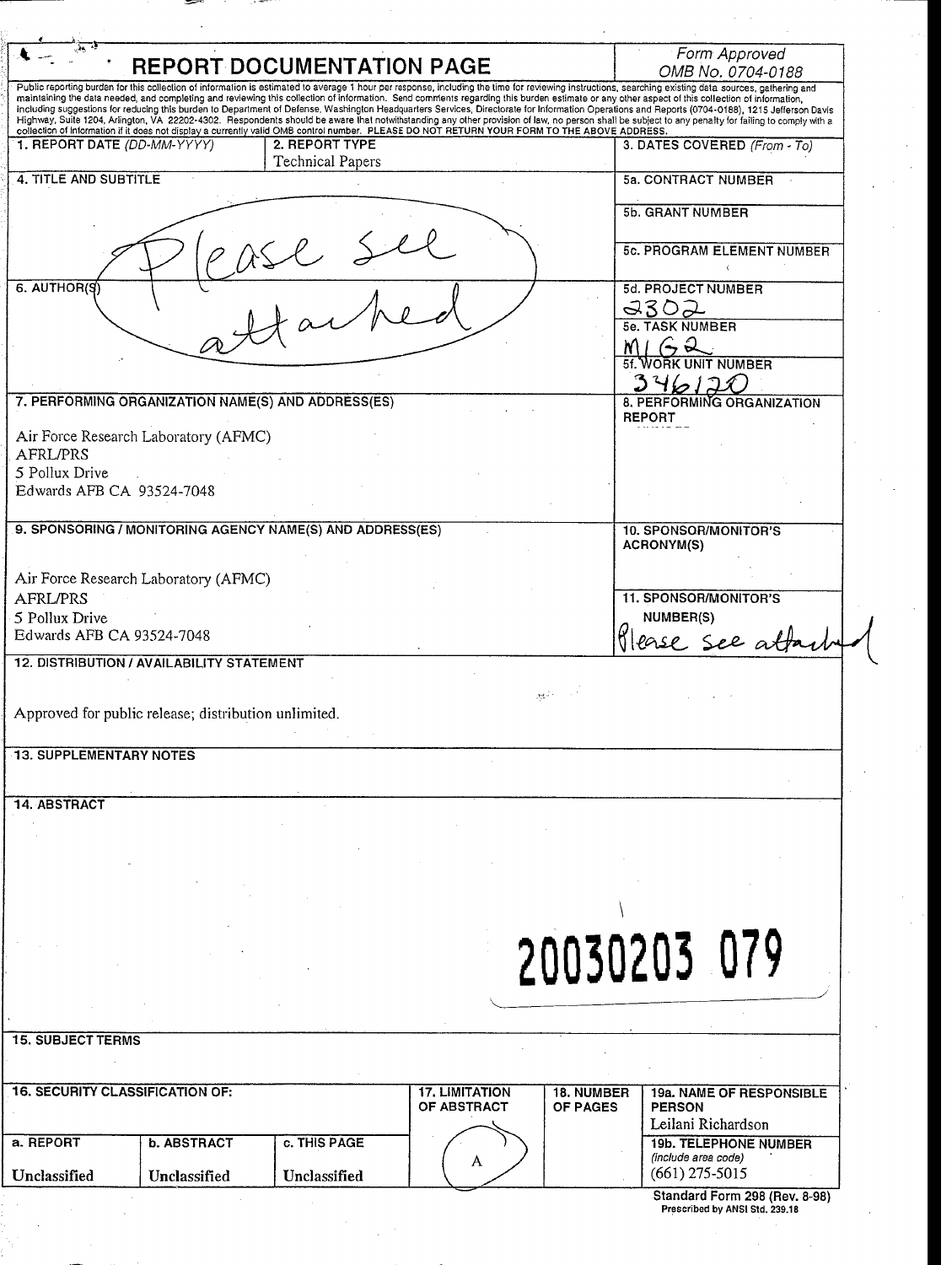# MEMORANDUM FOR PRS (In-House/Contractor Publication)

#### FROM: PROI (STINFO) **01** Mar 2001

**m**

 $2502 m100$ 

SUBJECT: Authorization for Release of Technical Information, Control Number: AFRL-PR-ED-AB-2001-044 Liu, C.T., "Monitoring Initiation and Growth of Crack in a Particulate Composite Material Using Nondestructive Testing Techniques"

**SEM** Annual Conference on Experimental Mechanics (Statement **A)** (Portland, OR, 4-6 Jun2001) (Deadline: **09** Mar 2001)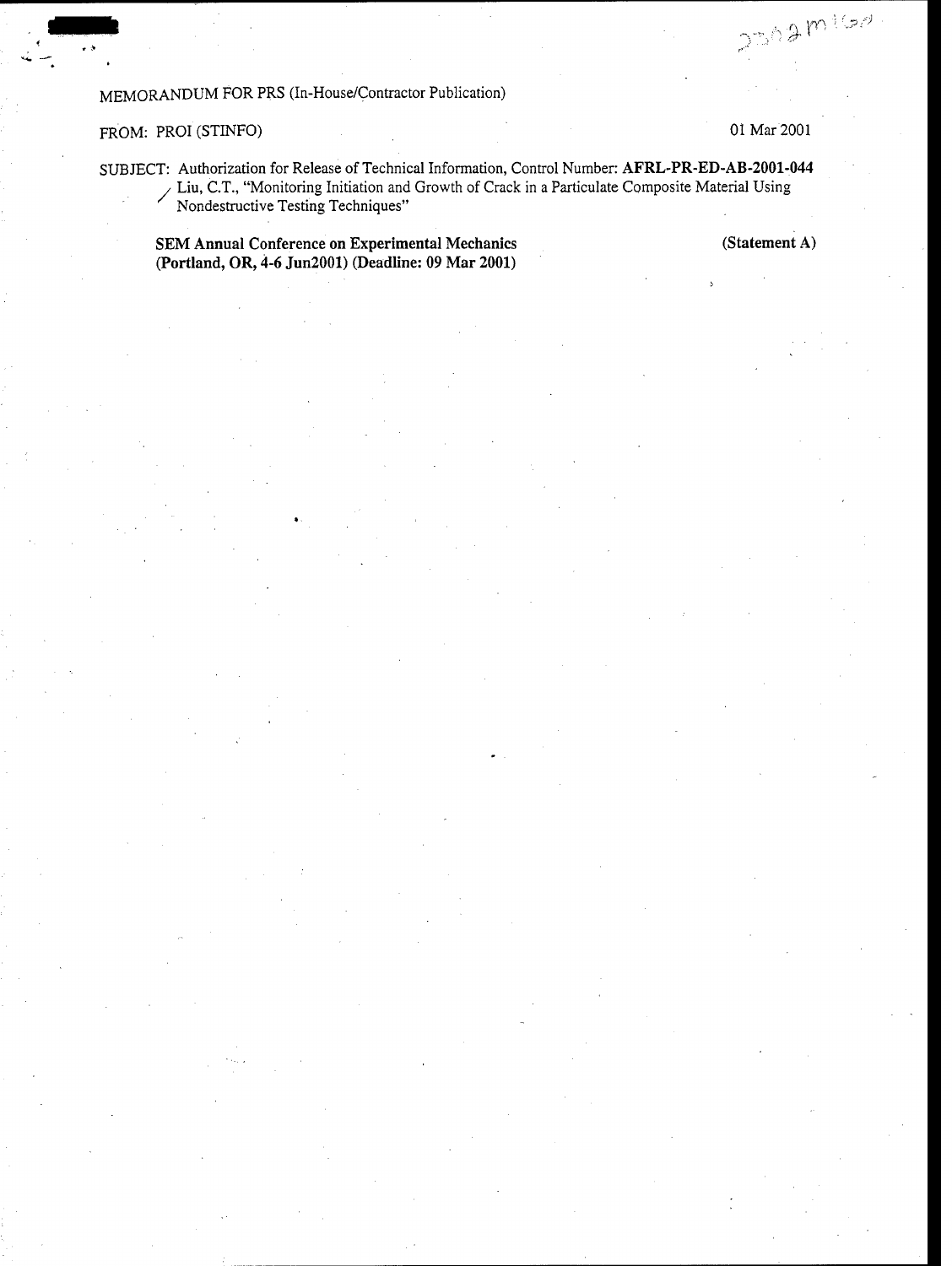# Monitoring Initiation and Growth of Crack in a Particulate Composite Material Using Nondestructive Testing Techniques

### C. T. Liu

### AFRL/PRSM 10 **E.** Saturn Blvd. Edwards AFB CA 93524-7680

An important engineering problem in structural using the real-time x-ray technique. The specimen design is evaluating structural integrity and was made of the same particulate composite reliability. It is well known that structural strength material as used in the ultrasonic tests. The may be degraded during its design life due to specimen was 20.32 cm long, 5.08 cm wide, and these two aging mechanisms. Depending on the was cut at the edge of the specimen with a razor structural design, material type, service loading, blade. During the test, Lockheed-Martin Research and environmental condition, the cause and degree Laboratory's high-energy real-time x-ray system of strength degradation due to the different aging (HERTS) was used to investigate the strength degradation is the result of crack tip. During the test, the specimen  $\frac{1}{2}$  placed development in the structure. between the x-ray radiation source and the x-ray

In recent years, a considerable amount of work has and strikes the screen that is in front of the x-ray been done in studying damage characteristics in camera. The screen converts the x-ray image into a highly filled polymeric materials, using light image. This image is reflected into a lownondestructive testing techniques (1-3). The light-level television camera by a mirror placed at importance of these studies stext from the fact 45<sup>°</sup> to the beam in the back of the camera. This tha; damage can significantly affect the isocon TV camera then converts the light image co: stitutive and the crack growth behavior in these into an electronic signal that can be routed into the materials. Experimental findings reveal that main monitor and into the video tape recorder. A damage, expressed in terms of the attenuation of detailed description of the HERTS system can be the acoustic energy, increases with increasing found in reference  $4$ . The recorded x-ray data were strain rate and the critical damage is relatively processed to create a visual indication of the insensitive to the strain rate. They also reveal that energy absorbed in the material. A region of high for pre-cracked specimens, the damage state near will produce a light or white area, with 254 shades the tip of a stationary crack is dependent on the of gray in between. Also, the x-ray image at a

an edge-cracked sheet specimen subjected to a damaged field. constant strain rate of  $0.125$  min<sup>-1</sup> was investigated

mechanical or chemical aging, or a combination of 0.508 cm thick. Prior to testing, a 23 mm crack mechanisms differs. One of the common causes of characteristics of the damage field near the crack  $\overline{f_{\uparrow}}$ camera. The x-ray image exits from the specimen the damage state correlates well with the absorption (i.e. a low damage area)  $\overrightarrow{WHF}$  be shown  $\cdot$  constitutive behavior of the material. In addition, as a dark area, whereas a region of low absorption loading history. The loading history. The plotted in the plotted in the plotted in the plotted in the plotted in the plotted in the plotted in the plotted in the plotted in the plotted in the plotted in the plotted in the form of iso-intensity contours of the transmitted x-In this study, the damage field near the crack tip in ray energy  $I_x$  to enhance the resolution of the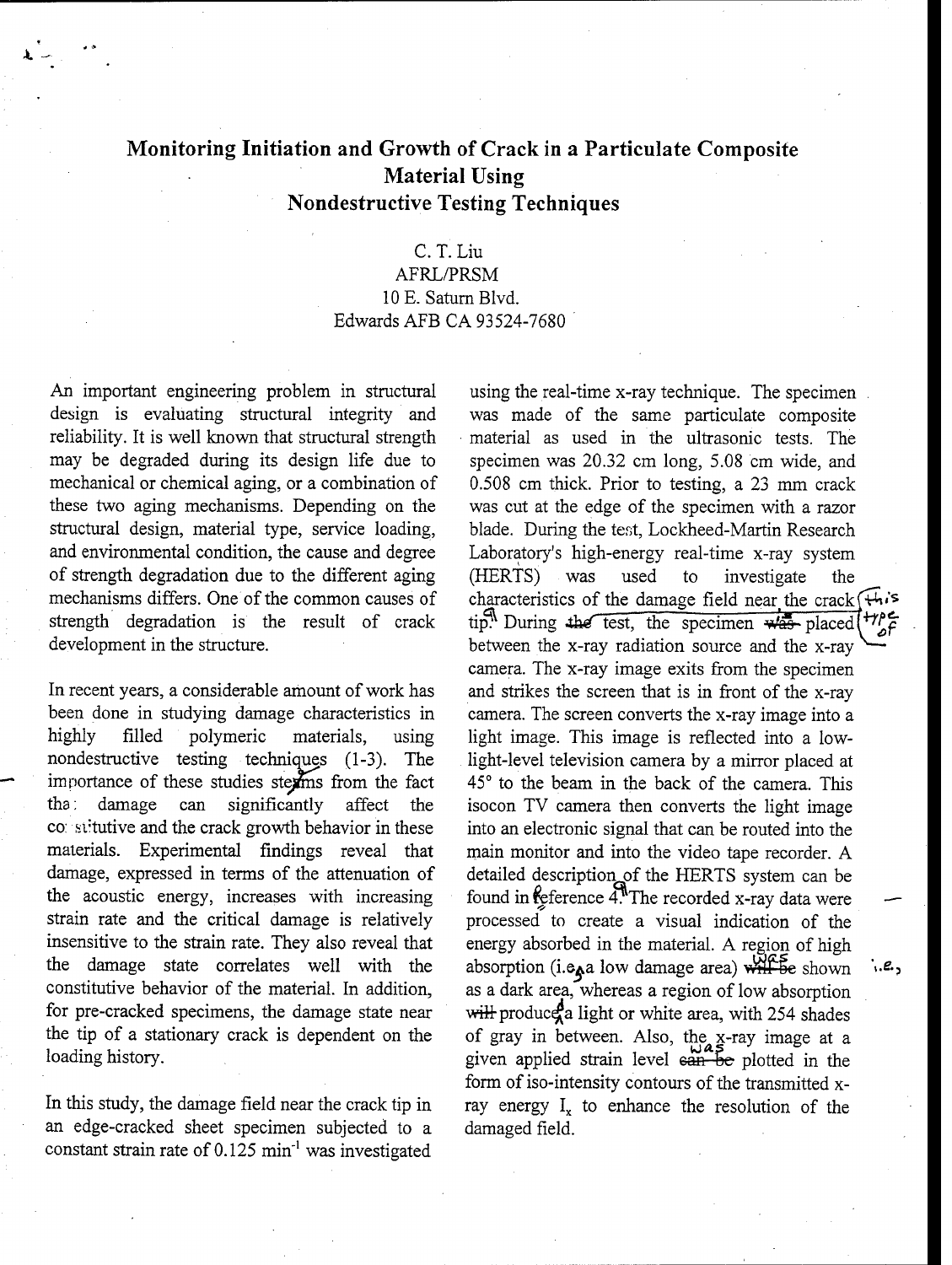

# damagedy

energy  $I_x$  near the tip of a propagating crack under the modulus is equal to 0.000007 Mpa. The results the constant strain rate condition. In this figure, a of the analysis, plotted with normal and shear small number indicates that the intensity of the strains as a function of the modulus, is shown in transmitted x-ray energy is high or that the Fig. 4. In Fig.  $\tilde{\psi}$  mote that the normal and the damage is high. These contour plots show the shear strains increase; gradually as the modulus is details of the size and shape of the damage zone as decrease form 3.45 Mpa to 0.14 Mpa and then, a well as the damage intensity inside the damage significant increase in normal and shear strains zone. **Example 2018** 2018 2018 2018 2019 2021 2022 2022 2023 2024 2022 2022 2023 2024 2022 2023 2024 2022 2023 20

crack tip is very steep. The region that has a steep large normal and shear strains occur at the crack damage gradient is restricted to a very small area location. in the immediate neighborhood of the crack tip. When the applied strain level is low, the damage In summary, the damage characteristics near the intensity outside the steep damage gradient area is crack tip in a particulate composite material negligible. As the applied strain level is increased, subjected to a constant strain rate were the damage gradient is decreased and the size of investigated using real-time x-ray techniques. the highly damaged region is increased as shown Experimental findings reveal that damage zone in rigure 2.  $\blacksquare$  size and the intensity of damage inside the damage

Experimental data indicated that at 13% applied rate increases rapidly prior to the formation of a strain level, a crack was developed near the center crack. It also reveals that the real-time x-ray of the specimen (Eig.2). As the specimen  $\mathbb{R}^{\infty}$  technique is a promising technique to monitor continume to stretch, the two cracks propagated damage initiation and evolution processes in the and, eventually, the right side tip of the developed particulate composite material. crack and the tip of the edge crack connected. In this study, in addition to investigating the damage References characteristics near the crack tip, the change of damage intensity as a function of the applied (1) Liu, C.T.,"Effect of Load History on the strain, prior to developing a crack, was also Cumulative Damage in a Composite Solid investigated. Experimental findings reveal that the Propellant," AIAA paper No. 86-1015. damage rate is relatively small during the early (2) Liu, C.T.," On the Evaluation of Damage Field stage of the crack development. However, the Near the Crack Tip in a Composite Solid damage rate increases rapidly when the crack is Tropellant," Journal of Spacecraft and about to be formed. This phenomenon is similar to Rockets, Vol. 28, No. 1, 1991. the observed from a numerical analysis of the  $(3)$  Tang, B., Liu, C.T. and Henneke, change in local normal strain prior to the E.G., Acoustic-Ultrasonic Technique Applied for  $\alpha$  tion of a crack. In the analysis, the Young's to the Assessment of Damage in a Particulate modulus of a finite element was reduced from 3.45 Composite," Journal of Spacecraft and Mpa to 0.000007 Mpa with various values of Rockets, Vol. 32, No. 5,1995. modulus in between. When the modulus value is (4) Sklensky, A.F. and Buchanan, R.A." equal to 3.45 Mpa<sub>x</sub> the material is assumed to be in Sensitivity of I<sup>T</sup>-ch-Energy Real-Time the undamaged state; whereas for the other values Radiography with Digital Integration," ASTM of the modulus, the material is assumed to be STP 716, 1980.

Figure 1 shows the contours of transmitted x-ray damage and  $\frac{1}{4}$  crack is formed when the value of Mpa to 0.000007 Mpa. This indicates that, As seen in Figure 1, the damage gradient near the immediately before the formation of the crack,

zone increase with increasing time and the damage

- 
- 
- 
-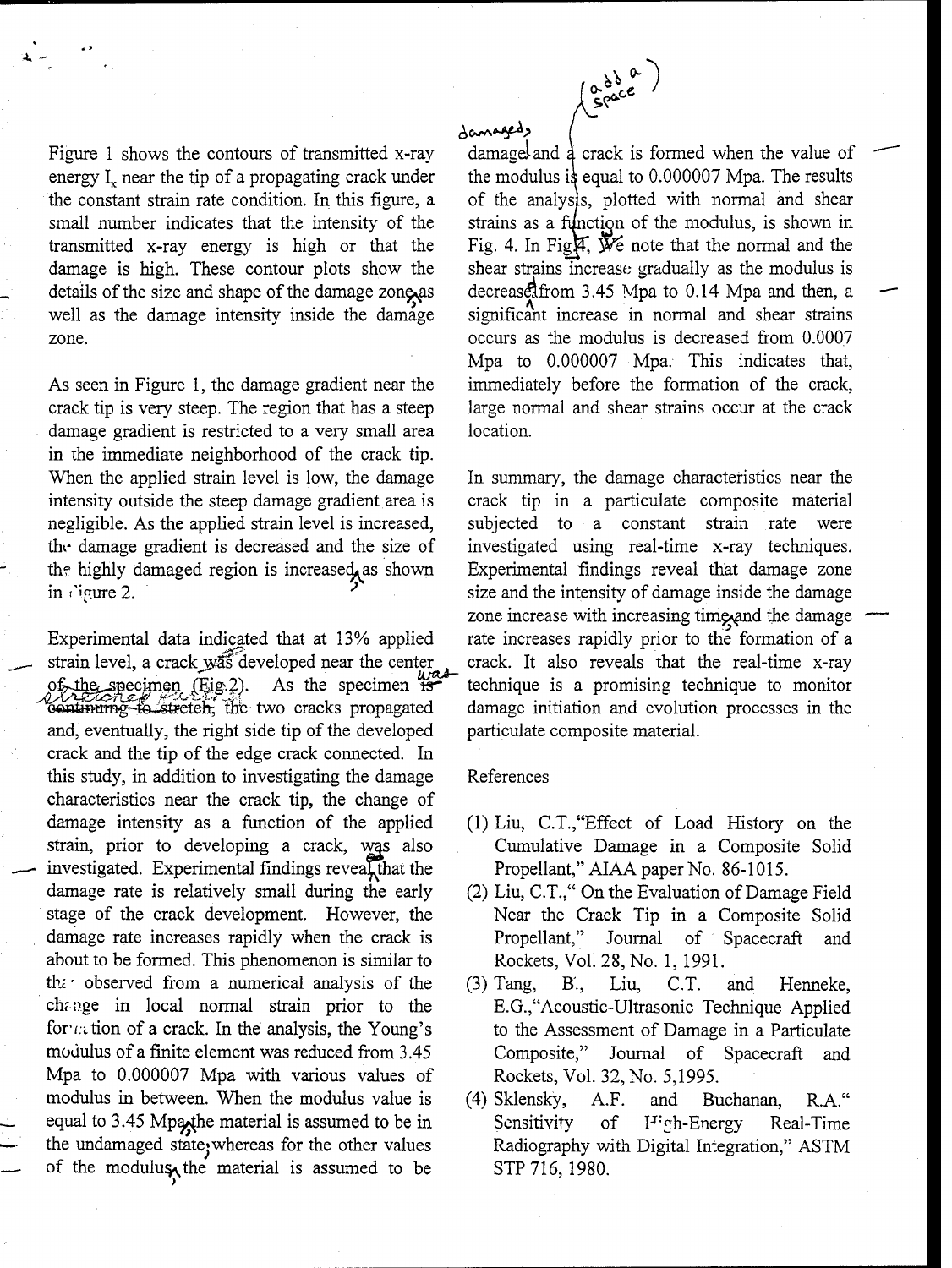

Fig.1 Iso-intensity contour plots of transmitted ray energy  $I_x$  (one crack).



Fig.2 Iso-intensity contour plots of transmitted x-ray energy  $I_x$  (two cracks).